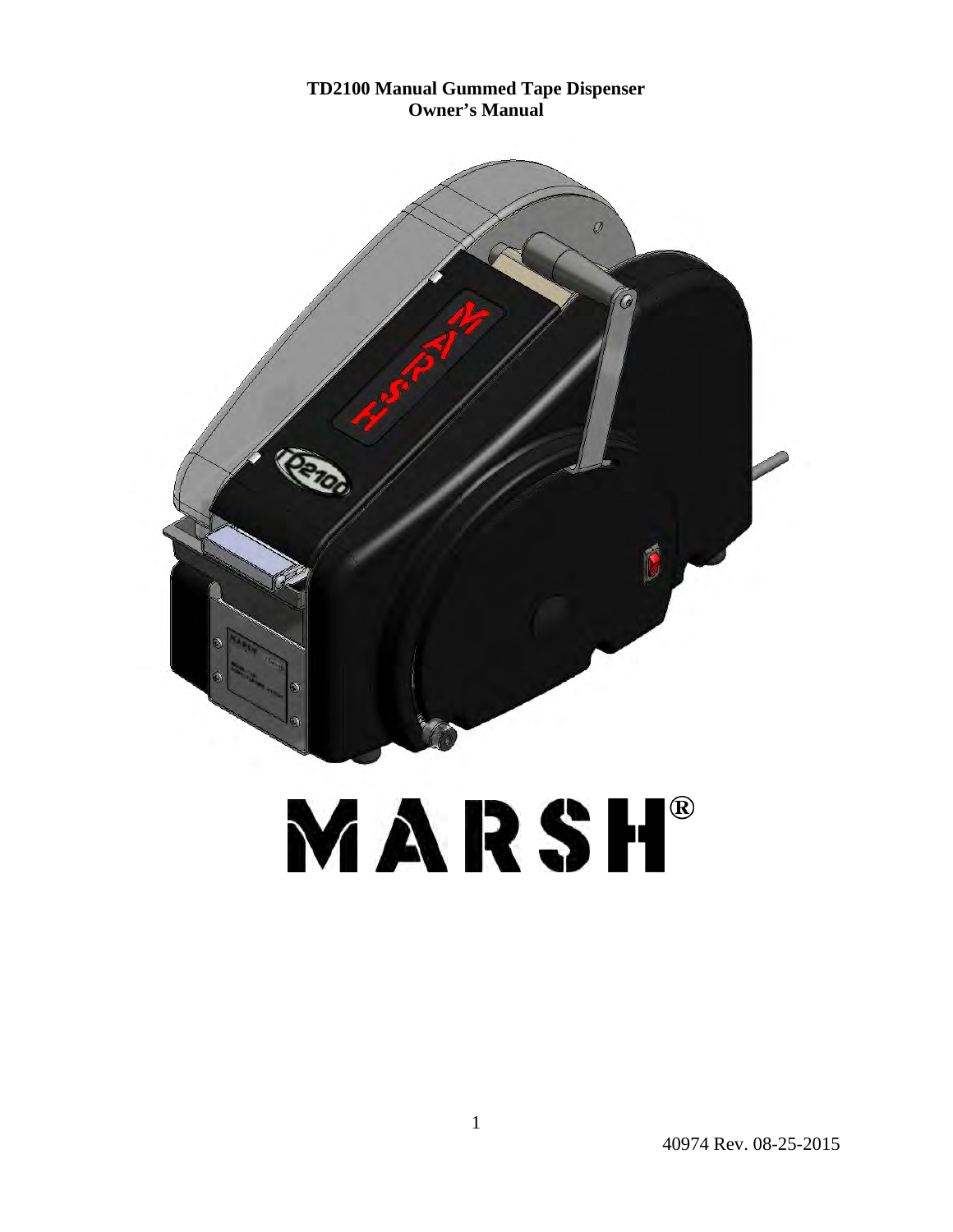A wall-socket must be close to the product and readily accessible.

The overall system is protected against overload by the branch circuit protection in accordance with the current edition of the NEC or CEC

# **Table of Contents**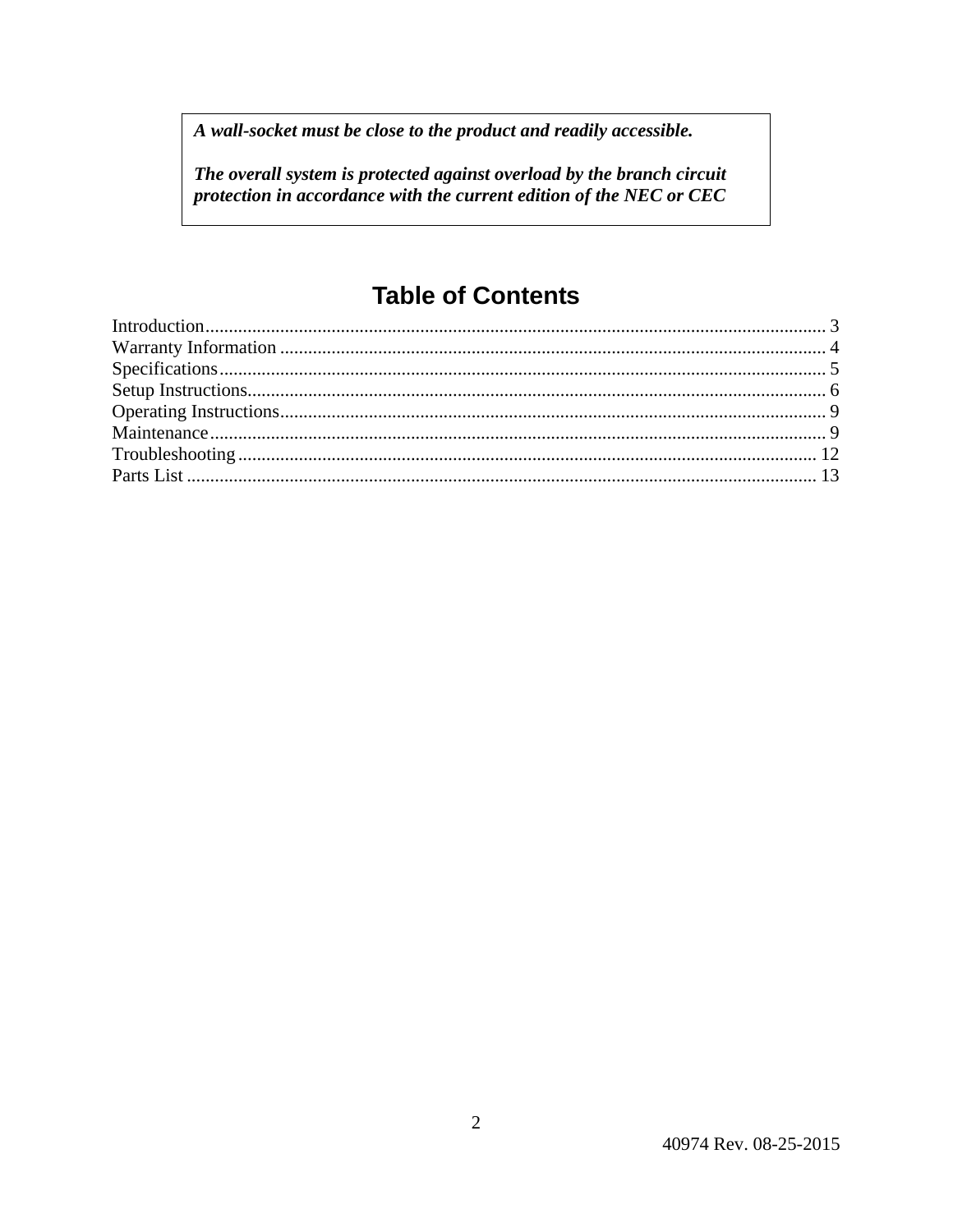## **Introduction**

*Congratulations on the purchase of your new MARSH TD2100 Gummed Tape Dispenser from MSSC, LLC. We are confident you will be very pleased with the operation and performance of this durable, quality built machine for many years to come.* 

*The TD2100 Gummed Tape Dispenser Owner's Manual provides the necessary information about the operation and maintenance of your new tape dispenser.* 

*The Setup section was designed to be simplistic in the basic setup of the machine to allow you to quickly get the machine up and running to do what it was designed to do… Dispense Gummed Tape quietly, quickly and accurately.* 

*The Operating section provides information on the operation of the machine.* 

*The Maintenance Section provides information about required care and maintenance of the machines and further adjustments if required for your particular use.* 

*This owner's manual provides a Troubleshooting section to help you with possible operating problems and corrective actions. Should you require replacement parts, please refer to the Parts List.* 

*Should you need assistance, or if you would like to obtain information about any Marsh product, contact your Marsh distributor or MSSC, LLC at:*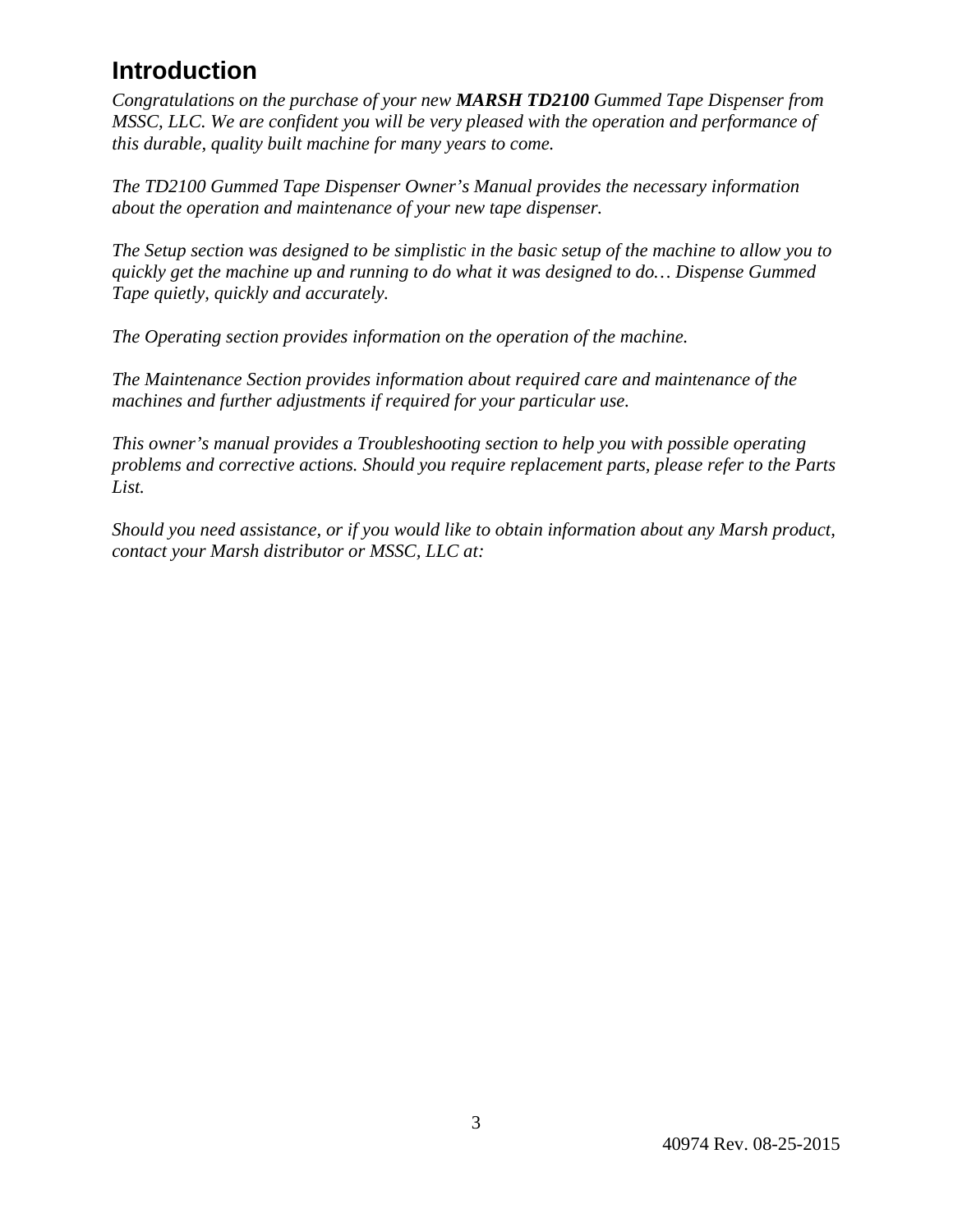## **Warranty Information**

*MSSC, LLC warrants that your selling distributor will repair, replace, or adjust components found to be defective in factory materials or workmanship for a period of 18 months. Your Marsh distributor will provide free service for ninety (90) days from the beginning of the warranty period. The warranty period begins on the original installation date as indicated on your on-line warranty registration.* 

*Conditions of warranty:* 

- *1. Properly regulated electrical power that is free of surges and spikes must be provided for electrical equipment.*
- *2. Operating personnel must be properly instructed on use of machine.*
- *3. Maintenance procedures must be observed see Owner's Manual.*
- *4. Use only approved Marsh accessories and replacement parts.*
- *5. Warranty must be validated by MSSC, LLC. If no warranty is submitted, coverage begins on the date of shipment from MSSC, LLC.*

*Exclusions: Damage due to tampering, abuse, improper adjustments, use of non-approved components or electrical interference will not be covered by the warranty.*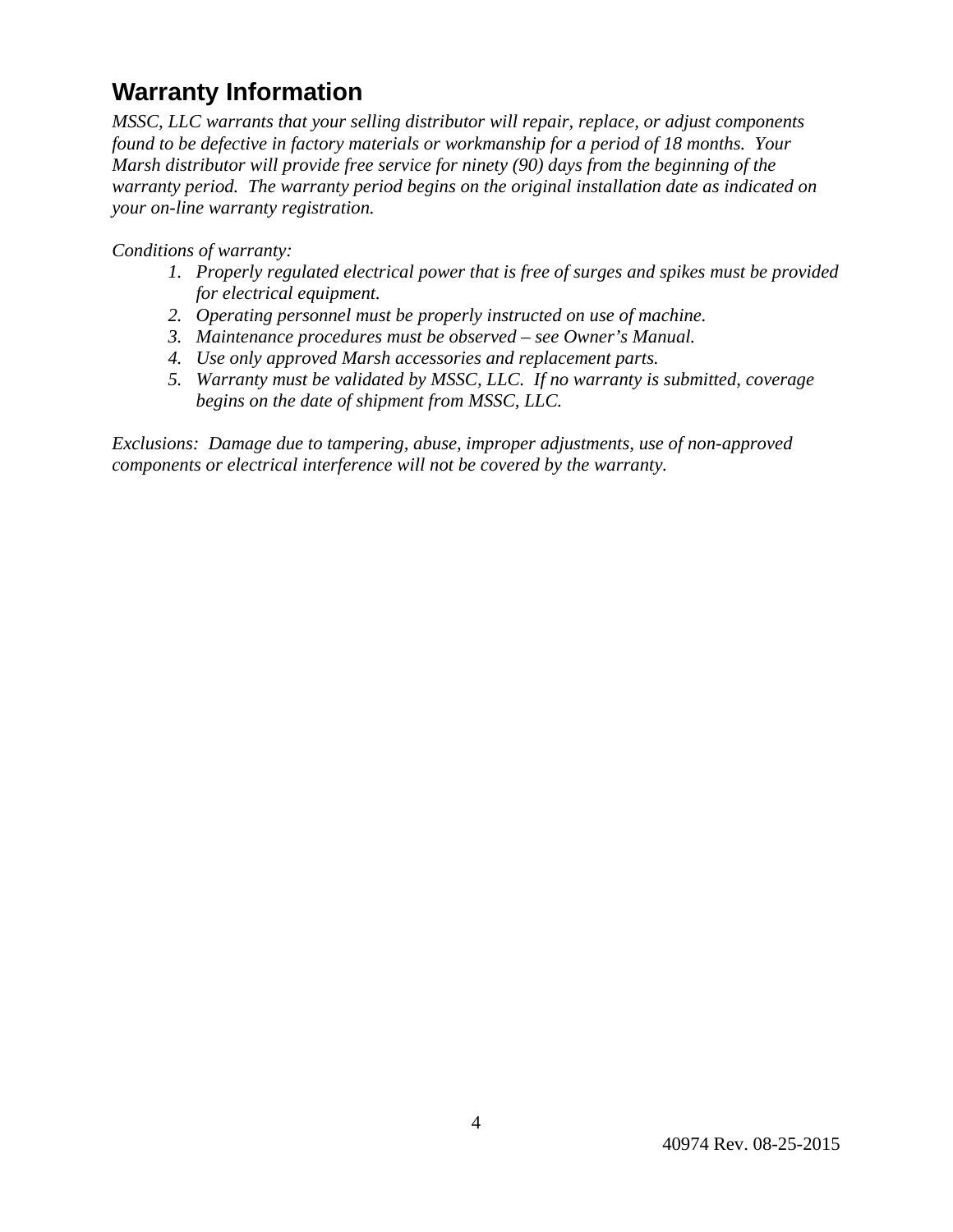## **Specifications**

| <b>Shipping Weight:</b>                                          | 31 pounds $(14.1 \text{ kg})$                                                                                                                                        |  |  |
|------------------------------------------------------------------|----------------------------------------------------------------------------------------------------------------------------------------------------------------------|--|--|
| <b>Water Bottle Capacity:</b>                                    | 70 ounces (2070 ml)                                                                                                                                                  |  |  |
| Tape:                                                            | Dry gummed tape – paper or reinforced – between 1 to 3 inches<br>(25.4 to 76.2 mm) wide, up to 1000 feet (304.8 m) long and 9<br>inches (228.6 mm) max roll diameter |  |  |
| <b>For Units with Heater:</b><br><b>Electrical Requirements:</b> | 115 volts AC or 220 volts AC<br>50/60 Hz<br>4 amps at 115 volts                                                                                                      |  |  |

2 amps at 220 volts

**Power Cord Length:** 7 feet (2.3 m)

#### **Dimensions:**





**Figure 1- Tape Machine Dimensions**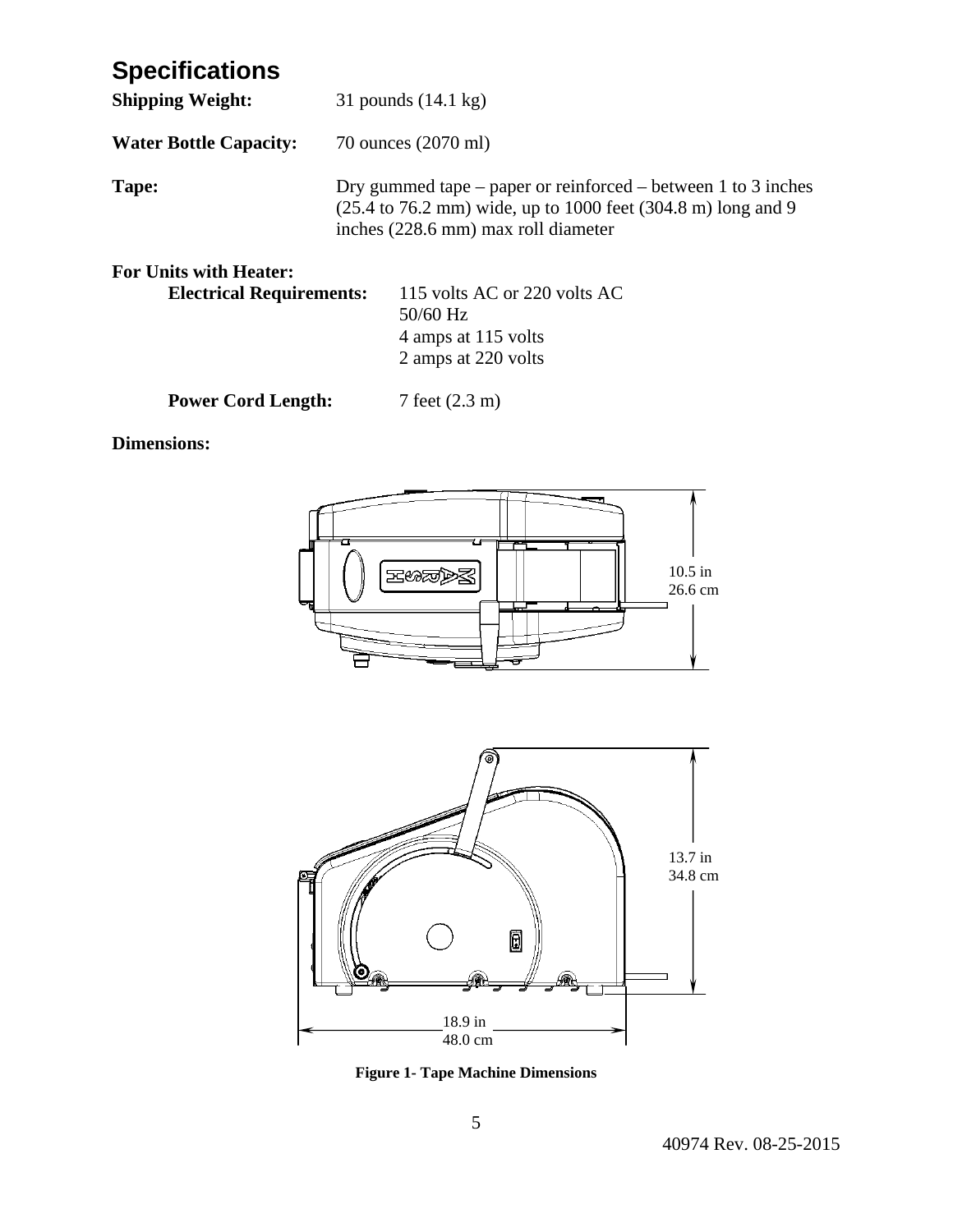## **Setup Instructions**



**Figure 2 – Loading Tape** 

#### **Loading Tape – Figure 2 & 3**

- 1. Open the top cover of the machine.
- 2. Adjust the tape guides, with the tape guide turnbuckle, wide enough to get the tape between them.
- 3. Place the roll of tape into the machine.
- 4. Adjust the tape guides, with the tape guides turnbuckle, to hold the tape in the middle of the machine with a 1/8" clearance on both sides.
- 5. Remove the pressure plate from the machine.
- 6. Feed the tape, gummed side down, over the top roller, under the tape guide flaps, and then under the pinch roller, see Figure 3.

*NOTE: For gummed side out tape (typically used in Europe), load the tape roll opposite as shown and route the gummed side over the top roller.*

- 7. Place the pressure plate over the tape and release the pinch roller.
- 8. Close the top cover.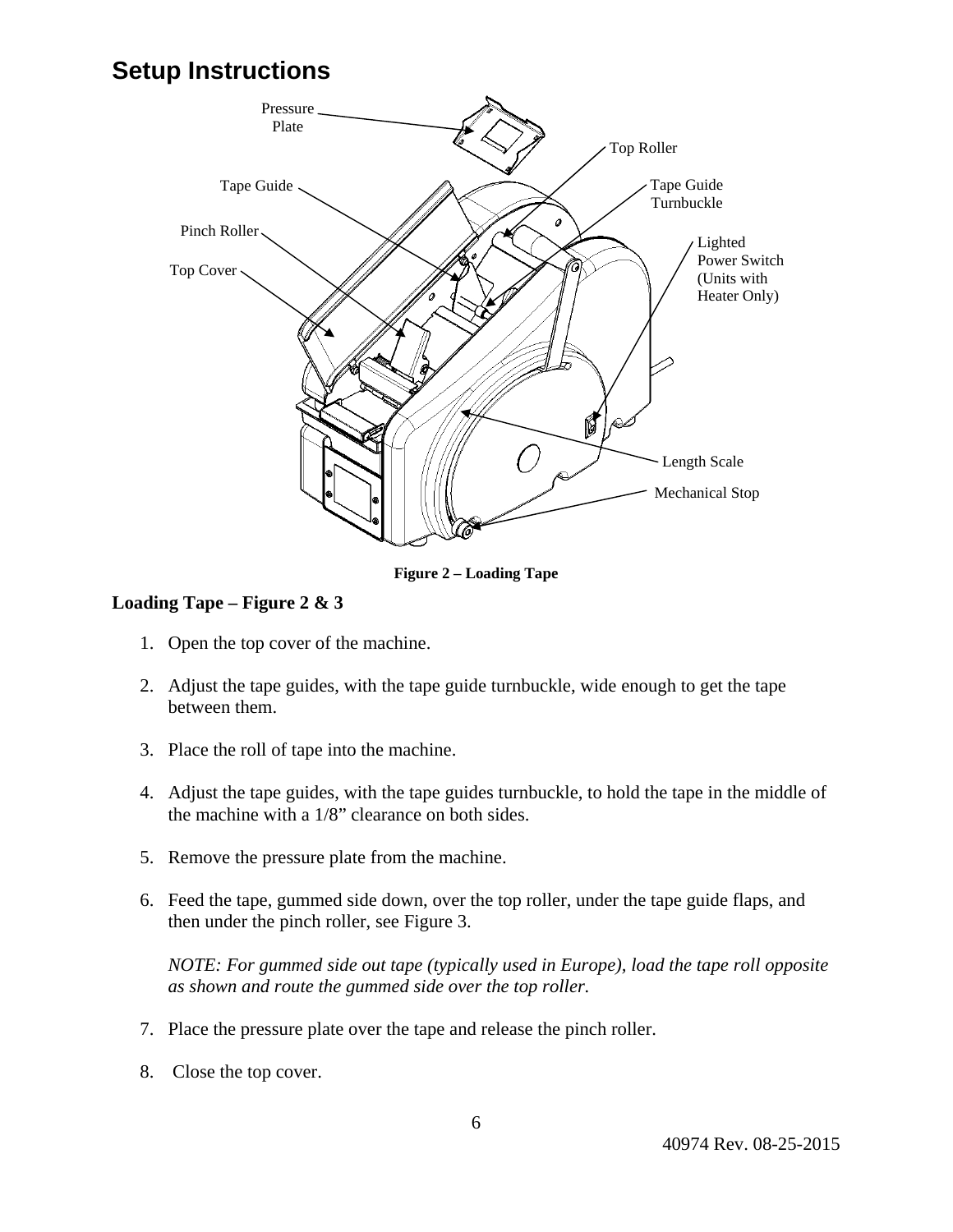

**Figure 3 – Tape Routing** 



**Figure 4 – Filling the Water Bottle, Adjusting the Brush Tank Water Level, Adjusting the Tape Weight**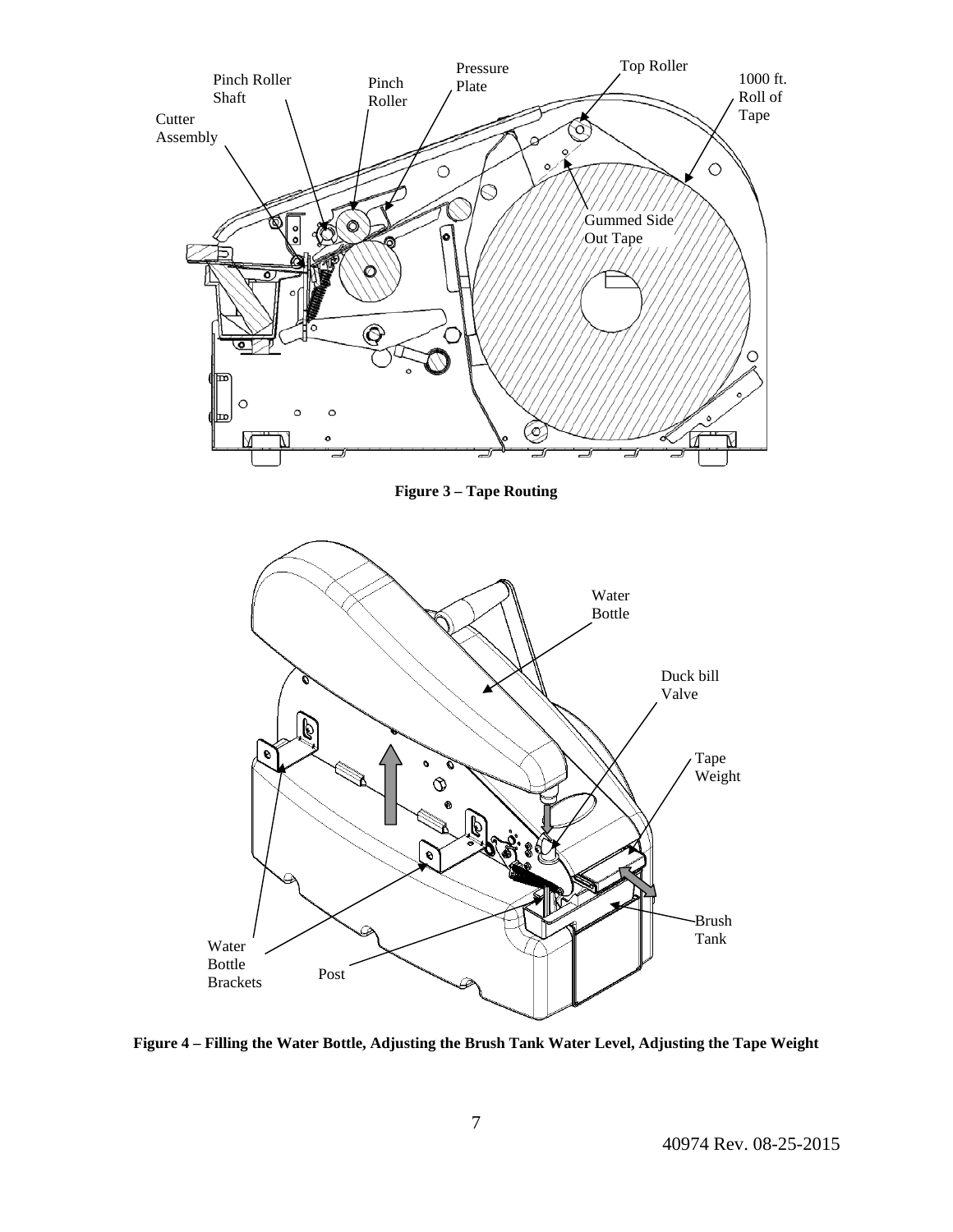#### **Filling the Water Bottle – Figure 4**

- 1. Remove the water bottle from the machine.
- 2. Remove the duckbill valve from the water bottle.
- 3. Fill the water bottle with water.
- 4. Place the duckbill valve back into the water bottle.
- 5. Place the water bottle back onto the machine; verify that the post in the brush tank is inserted through the duckbill valve.



**Figure 5 – Adjustable Water Level Positions** 

#### **Adjusting the Brush Tank Water Level – Figure 4 & 5**

- 1. Loosen the retaining screws on the water bottle brackets.
- 2. Move the water bottle brackets to the desired position to obtain the desired water level in the brush tank, light weight tapes would typically be set at the low position, Figure 5.
- 3. Both brackets should be at the same position.
- 4. Tighten the retaining screws on the water bottle brackets.

#### **Adjusting the Tape Weight – Figure 4**

- 1. Loosen the retaining screw.
- 2. Slide the tape weight forward for greater pressure, typically heavy weight tapes which will apply more water on the tape.
- 3. Slide the tape weight backwards less pressure, typically light weight tapes which will apply less water on the tape.
- 4. Tighten the retaining screw.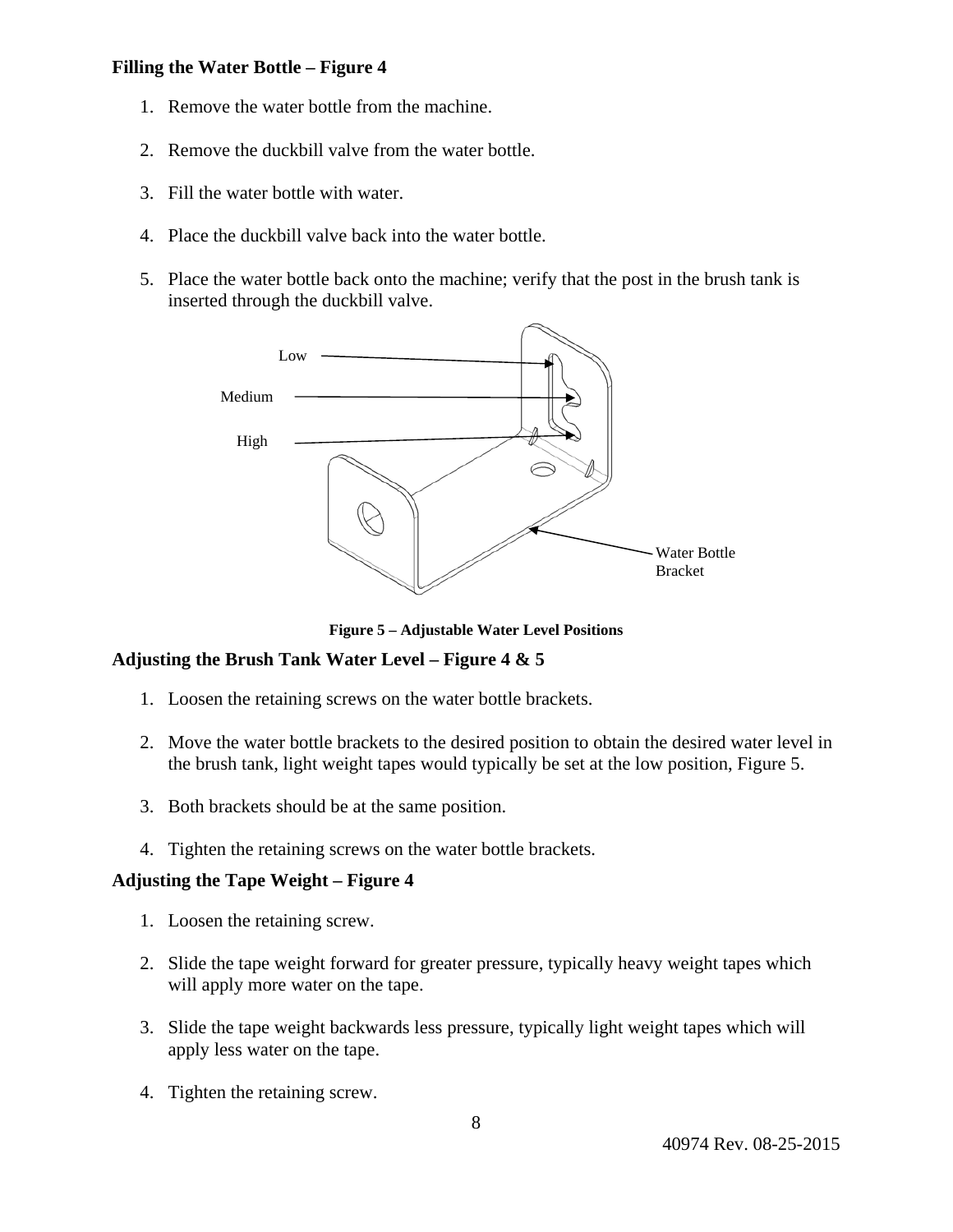## **Operating Instructions**

Once the machine has been properly setup for use, pull the operating handle to the desired length that is on the scale and release the handle, when the handle returns to the resting position the tape will be cut. The mechanical stop is provided on the side of the machine (Figure 2) to be used if a known length will be used repeatedly. The mechanical stop can moved to the desired position by loosening the knurled nut a half of a turn and sliding up or down the slot in the machine and retightening.

*Caution: The knurled nut should never be removed.* 

## **Maintenance**

The Marsh TD2100 requires very little maintenance, but it is important to regularly clean the brush, brush tank, cutter mechanism, and remove debris from the tape path. A suggested time for cleaning the machine and its parts is at the same time as when the water bottle needs to be refilled.

#### **CAUTION: For units with a power switch (units with heater), before beginning maintenance or adjustments be sure the tape machine is turned off and unplugged.**

#### **Cleaning Water Feed System**

- 1. For units with a heater turn the power switch to the off position and unplug thepower cord.
- 2. Clean the brush by soaking it in warm soapy water and then rinse.
- 3. Clean the brush tank by rinsing it with warm water.
- 4. Rinse out the water bottle and duckbill valve with warm water.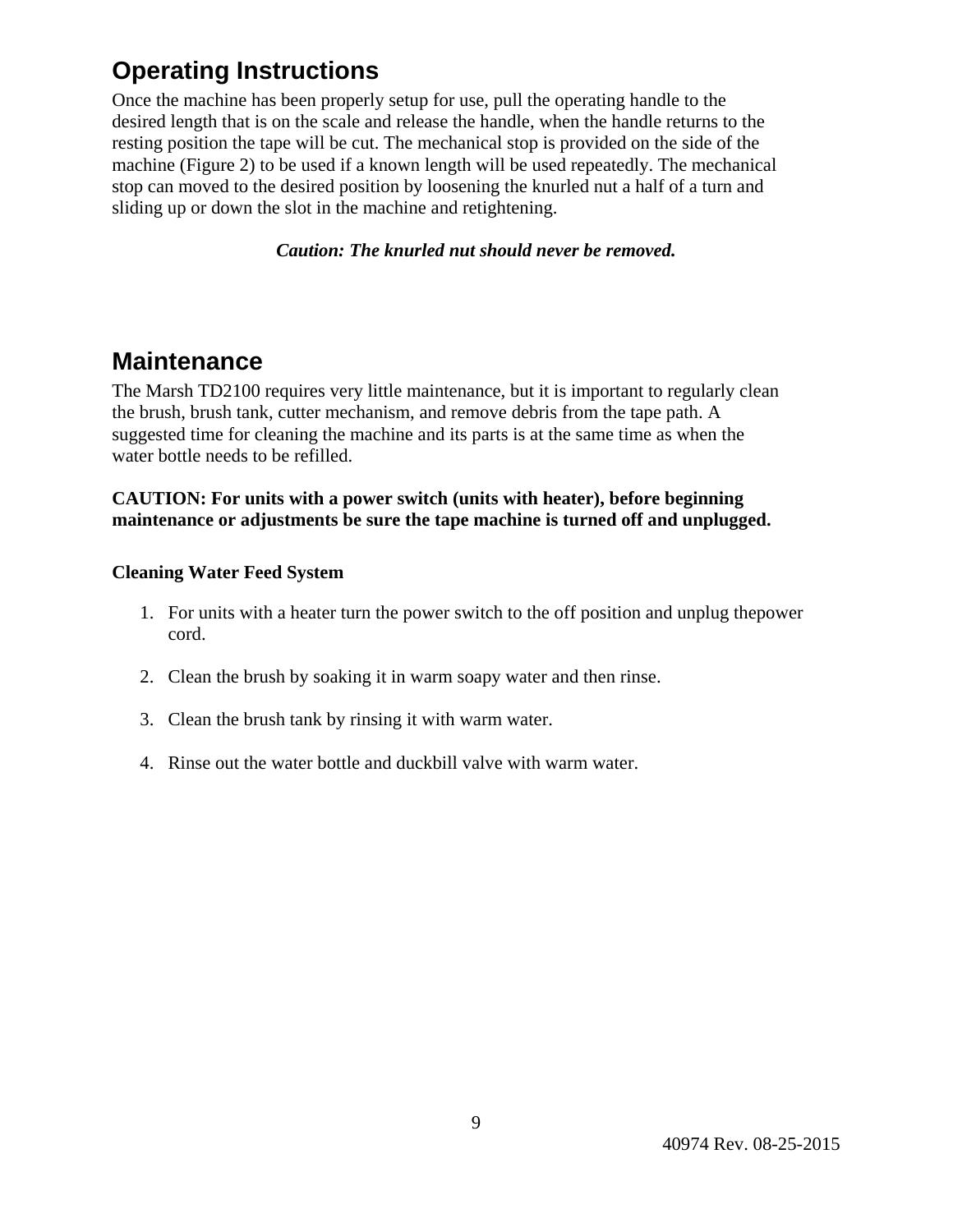

**Figure 6 – Cleaning the Cutter Assembly, Cleaning the Tape Path** 

#### **Cleaning the Cutter Assembly – Figure 6**

- 1. For units with heater, turn the power switch to the off position and unplug the power cord.
- 2. Open top cover.
- 3. Remove pressure plate.
- 4. Remove the tape from the tape path.
- 5. Using minimal amount of a non-flammable lubricant (MG Chemicals Super Penetrating Lubricant [www.mgchemicals.com], WD 40, or Marsh Industrial Silicon Spray are recommended), spray the cutter assembly behind the cutter guard, using the available gaps in front and behind the cutter guard. Allow the lubricant to dry or wipe dry.
- 6. Place the tape back in the tape path, refer to loading tape section.
- 7. Place the pressure plate back into the machine. The pressure plate must be loaded so it touches the pinch roller shaft and the arrow on the pressure plate points toward the front of the machine.
- 8. Close top cover.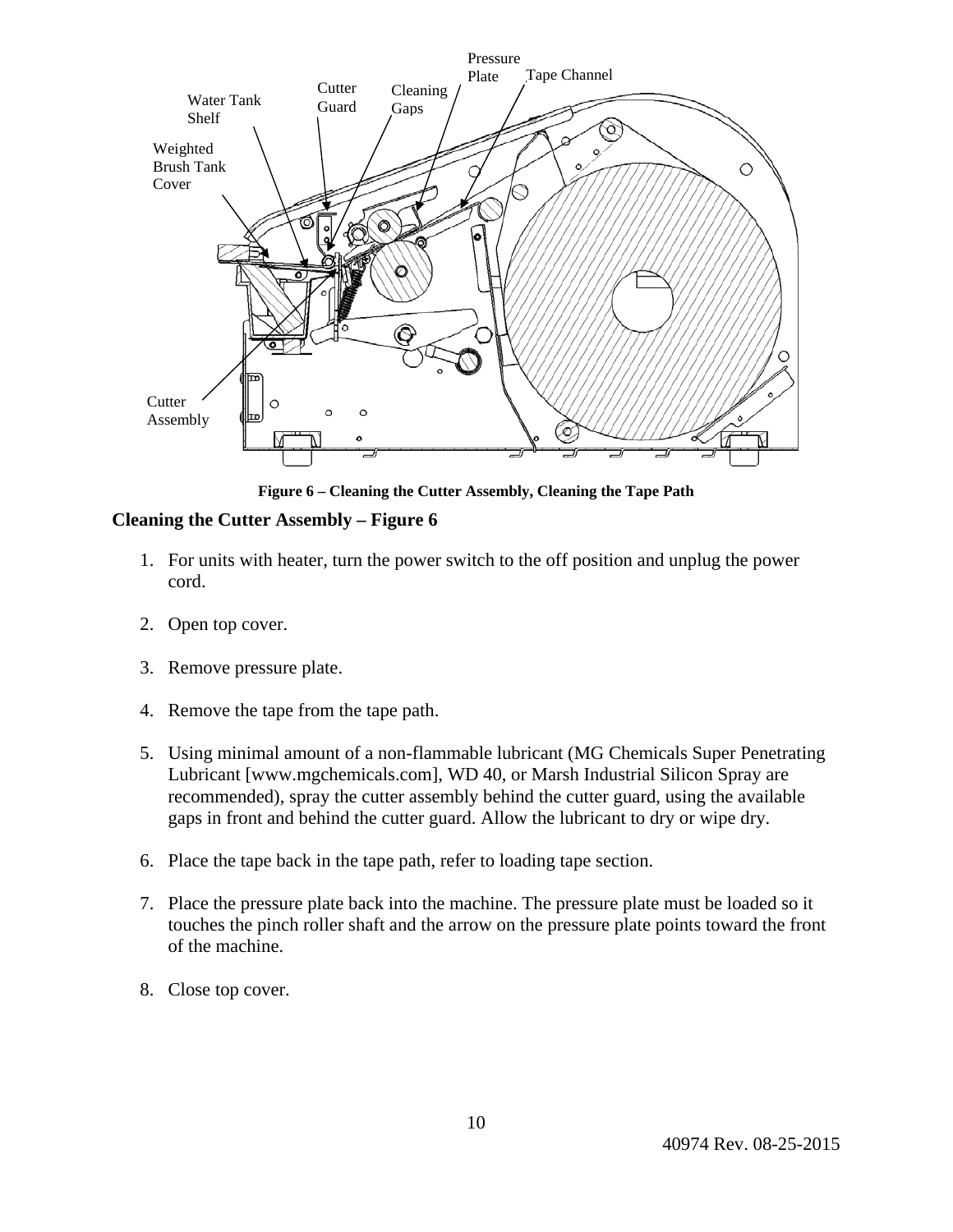#### **Cleaning the Tape Path – Figure 6**

- 1. For units with heater, turn the power switch to the off position and unplug the power cord.
- 2. Open the top cover.
- 3. Remove pressure plate.
- 4. Remove tape from tape path.
- 5. Using compressed air remove all debris form the tape path.
- 6. Using a moist cloth wipe down all sheet metal parts within tape path (tape channel, pressure plate, weighted brush tank cover, and water tank holder) to remove the gum adhesive buildup.
- 7. Using compressed air, remove any visible moisture from the tape path or let the machine air dry.
- 8. Referring to the tape loading section, place the tape back into the tape path.
- 9. Place the pressure plate back in the machine. The pressure plate must be loaded so it touches the pinch roller shaft and the arrow on the pressure plate points toward the front of the machine.
- 10. Close the top cover.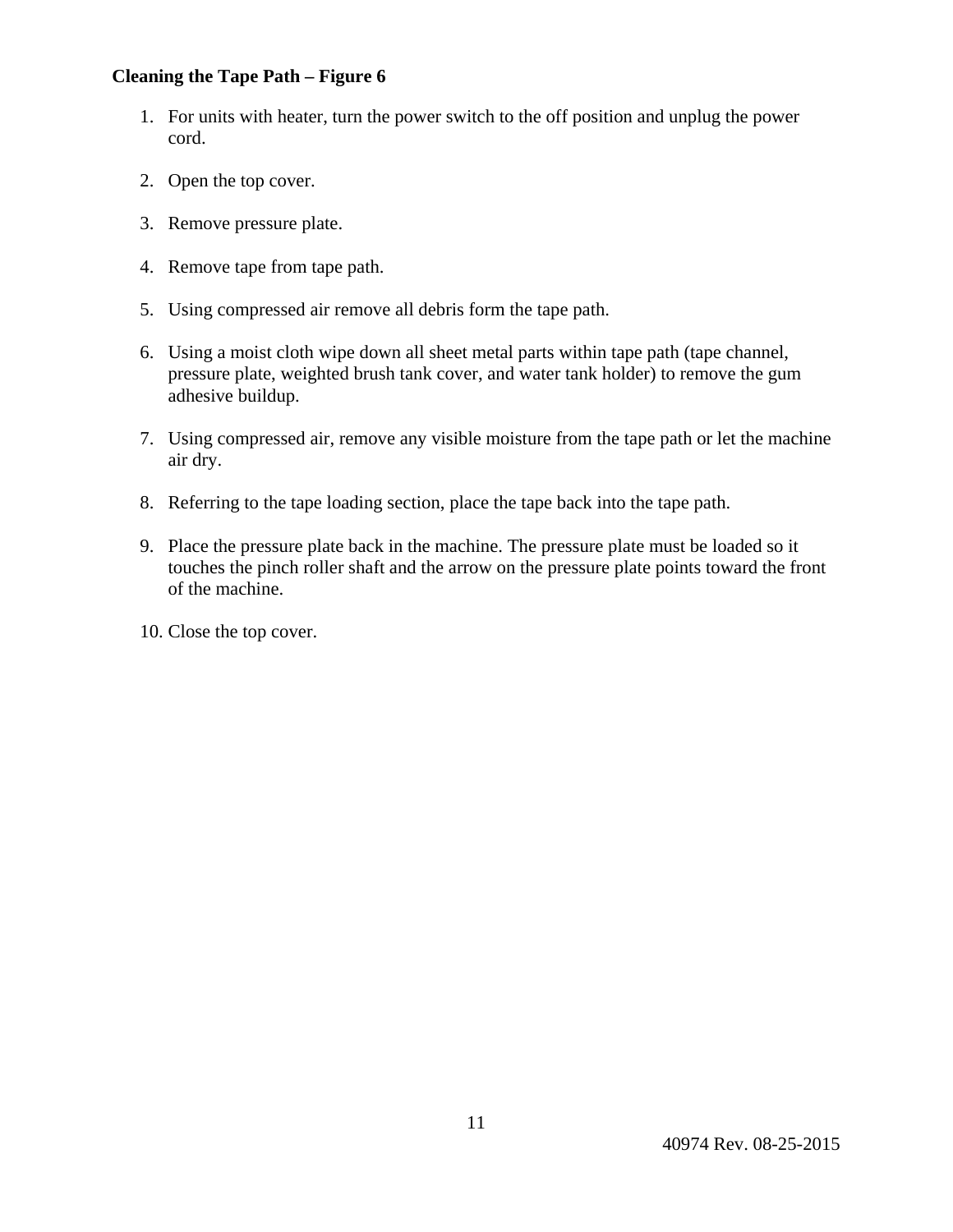## **Troubleshooting**

This section describes potential problems you may encounter while working with your TD2100 tape machine and outlines possible causes and solutions for these problems. To avoid problem situations, be sure to follow the procedures in the setup and maintenance sections. **For units with heater, before performing any repair procedures be sure that the power switch is in the off position and is disconnected from the power source.**

|                                                | --                                                                                                                               |
|------------------------------------------------|----------------------------------------------------------------------------------------------------------------------------------|
| Possible Cause:                                | Solution:                                                                                                                        |
| 1. Is there debris in the<br>tape path?        | Clean the tape path, refer to the maintenance section.                                                                           |
| 2. Are the tape guides<br>too tight?           | Adjust the tape guides with the tape guide turnbuckle; refer to<br>the loading tape section.                                     |
| 3. Is the tape routed<br>correctly?            | Route the tape according to <b>Figure</b> 3 (p. 7).                                                                              |
| 4. Is the pressure plate<br>in place?          | Verify that the pressure plate is in place.                                                                                      |
| 5. Is there to much<br>weight on the<br>brush? | Adjust the amount of weight on the brush, refer to the setup<br>section.                                                         |
| 6. Is the cutter cutting<br>the tape?          | Clean the cutter assembly; refer to the maintenance section, if<br>problem persists, contact the Marsh distributor or MSSC, LLC. |

### *The tape is jamming, tearing, or won't feed.*